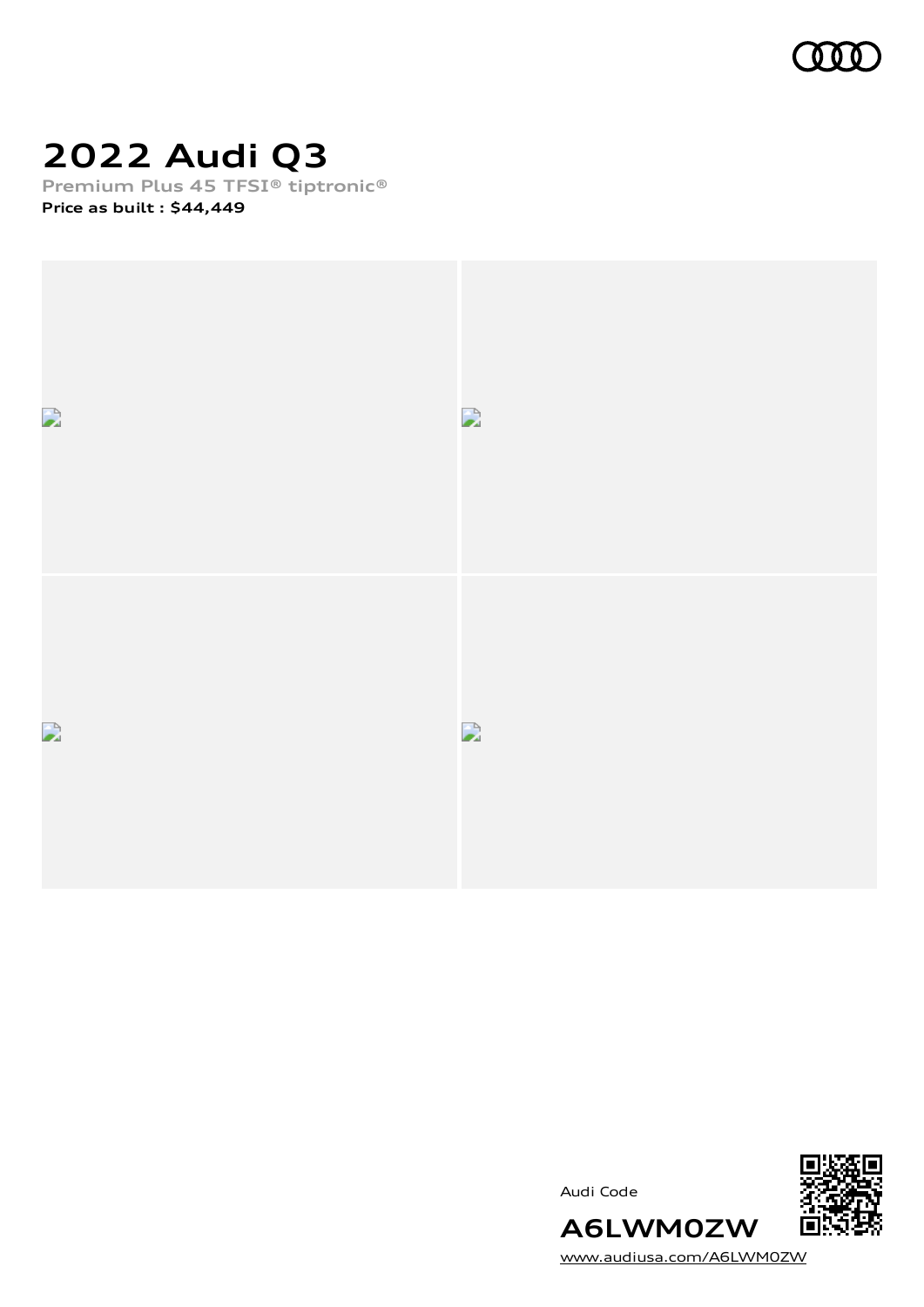### **Summary**

**Audi 2022 Audi Q3** Premium Plus 45 TFSI® tiptronic®

**Price as buil[t](#page-10-0)** \$44,449

#### **Exterior colour**

Glacier White metallic

#### D

#### **Further Information**

|                 | N٥          |
|-----------------|-------------|
| Mileage         | 1,305 miles |
| Type of vehicle | Used car    |

**Warranty**

#### **Interior colour**

| Black |
|-------|
| Black |
| Black |
| Black |
|       |

### **Audi Code** A6LWM0ZW

**Your configuration on www.audiusa.com** [www.audiusa.com/A6LWM0ZW](https://www.audiusa.com/A6LWM0ZW)

**Commission number** 592aadab0a0e09b05160

#### **Technical Specifications**

Engine type 2.0-liter four-cylinder Displacement/Bore and 1,984/82.5 x 92.8 cc/mm stroke Max. output 228 HP Torque 251 lb-ft@rpm Top track speed [1](#page-10-0)30 mph $<sup>1</sup>$ </sup> Acceleration (0 - 60 mph) 7.0 seconds Recommended fuel Regular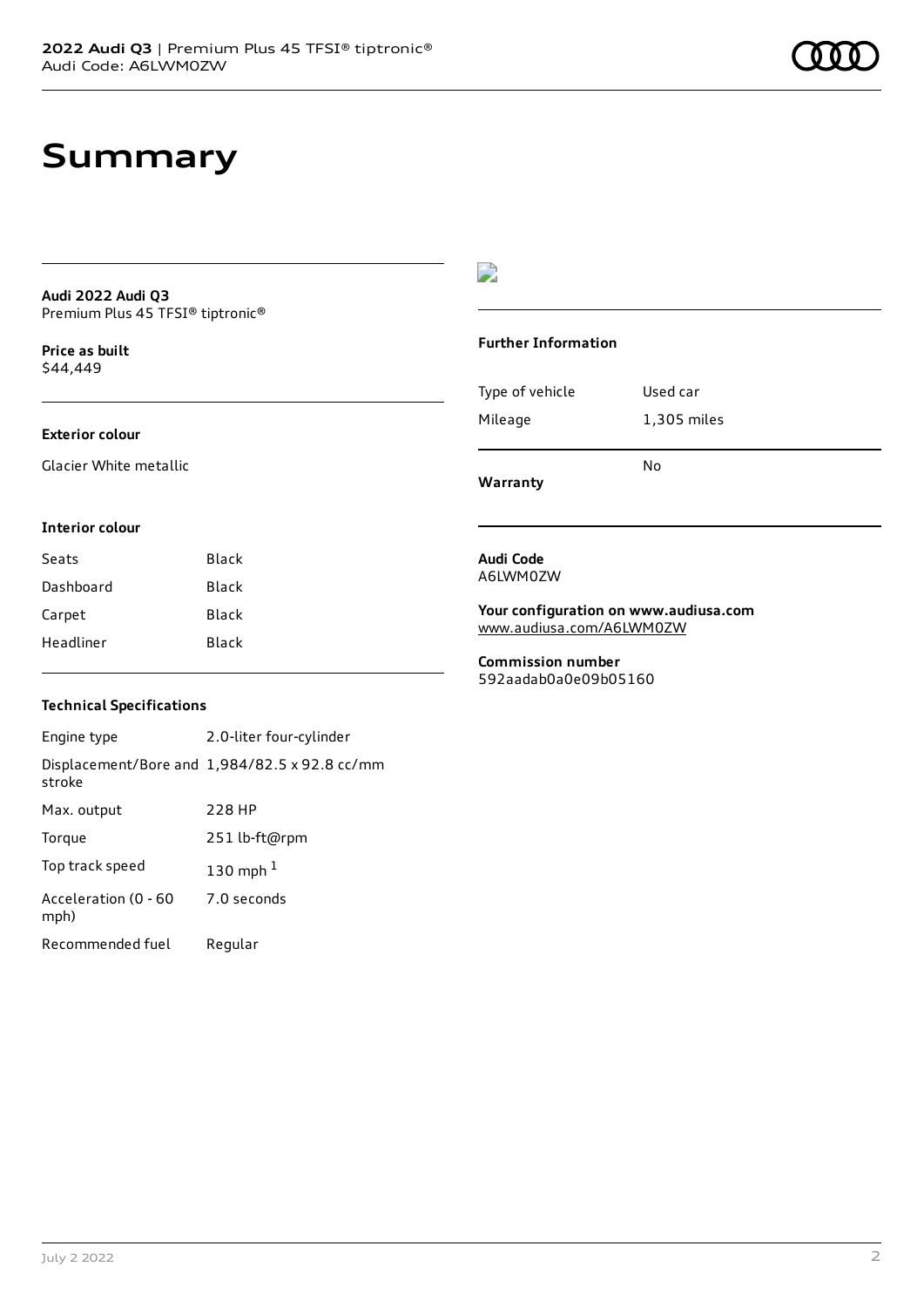# **Equipment**

Glacier White metallic

Adaptive cruise assist with Traffic jam assist

Garage door opener (Homelink®)

Audi advanced key - keyless start, stop and entry

Power-folding, auto-dimming, electrically-adjustable, heated exterior mirrors with memory

Full LED headlights

Dynamic automatic headlight leveling

19" 5-double-spoke dynamic design wheels

Auto-dimming frame-less interior rear view mirror with digital compass

Contour/Ambient LED interior lighting package - multicolor



1<sup>1</sup> HomeLink.





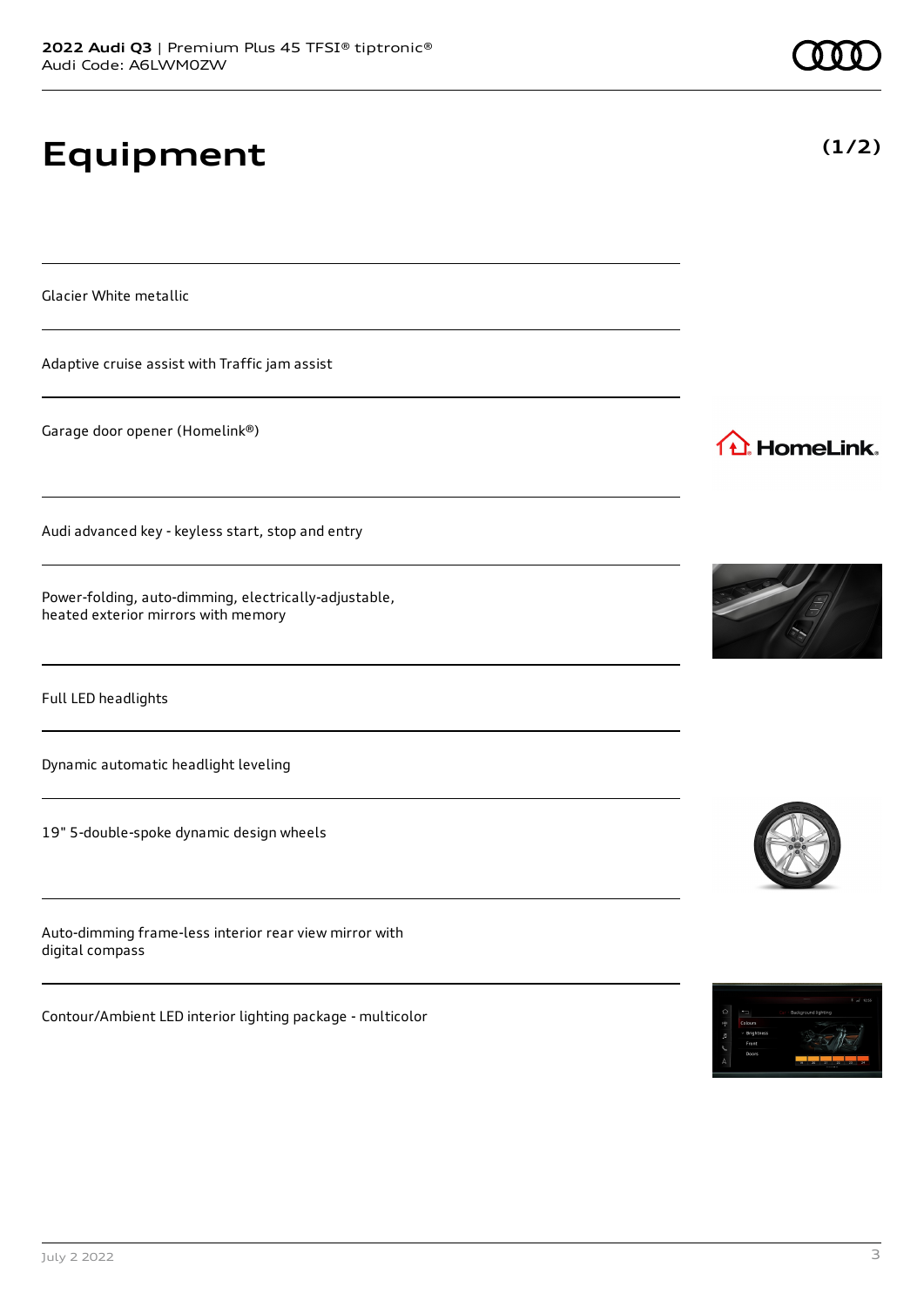# **Equipment**

Audi pre sense® front

Top view camera system with Virtual 360 view

Audi active lane assist with emergency assist

SiriusXM® with 90-day All Access trial subscription

BLUETOOTH wireless technology preparation for mobile phone





**& Bluetooth**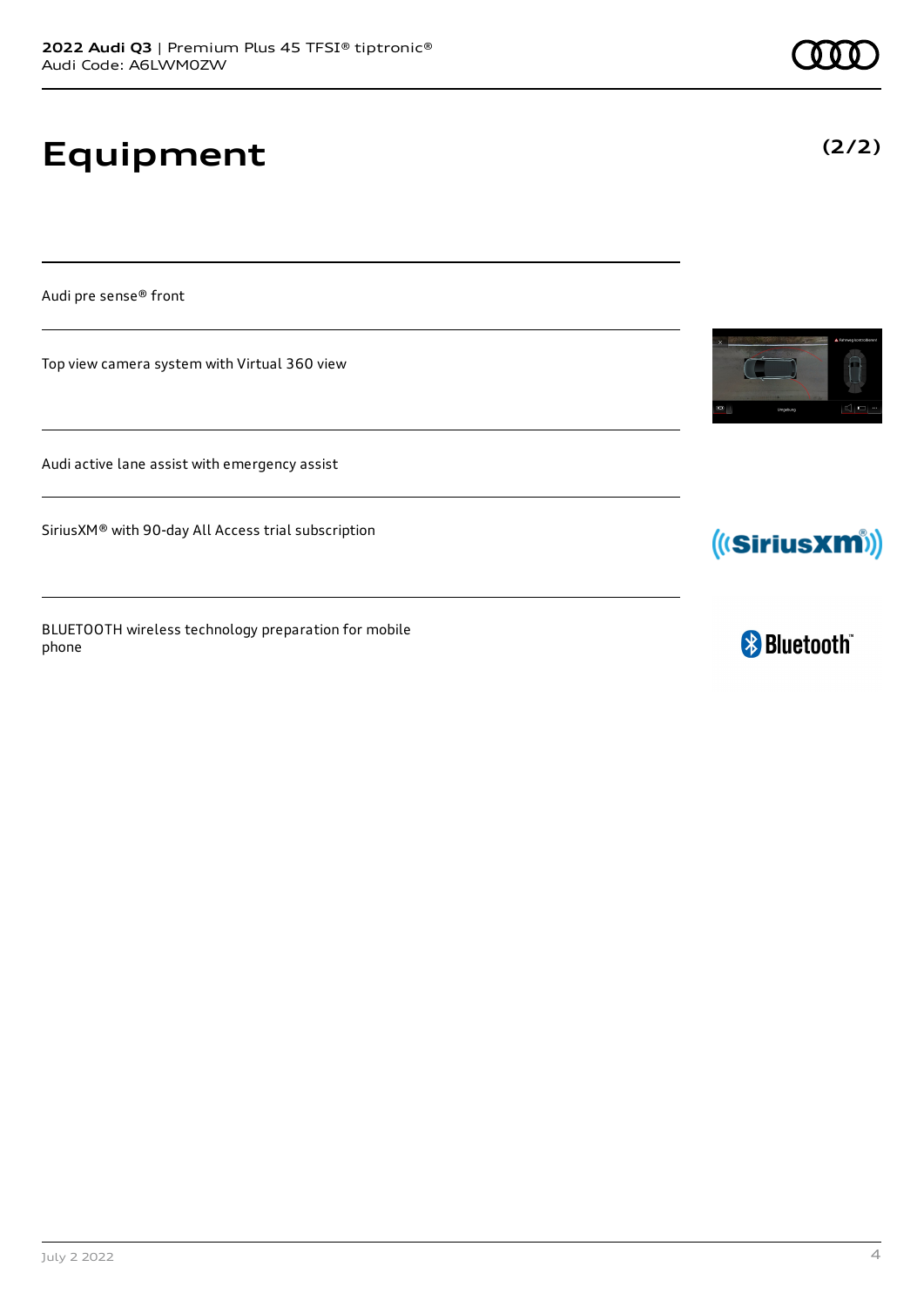# **Standard features**

### **Safety and Security**

| 4UB   | Driver and front-passenger advanced airbags                     |
|-------|-----------------------------------------------------------------|
| 1AS   | Electronic stability program (ESP) with<br>offroad mode         |
| UH1   | Electromechanical parking brake                                 |
| 6Y2   | Top speed electronically limited to 130 mph                     |
| 4H5   | Electronic rear child door locks                                |
| 1 N 7 | Progressive steering                                            |
| 7K6   | Tire-pressure monitoring system                                 |
| 4X3   | Advanced Airbag Protection System                               |
| 8N6   | Light/rain sensor                                               |
| 3B7   | Lower Anchors and Tethers for Children<br>(LATCH) in rear seats |
|       |                                                                 |

### **Interior** 6NQ Black cloth headliner KH5 Three-zone automatic climate control system 1XX Three-spoke, multifunction steering wheel with shift paddles 7HC Leatherette armrests 6E3 Front center armrest 4E7 Power tailgate 5KR Split-folding 40/20/40 rear seatbacks N1M Leather seat surfaces 4A3 Heated front seats 5TE Aluminum Spectrum inlays

#### **Exterior**

| 1 D.B | Provision for towing bracket             |
|-------|------------------------------------------|
| 1S1   | Vehicle tool kit and vehicle jack        |
| 3S1   | Aluminum roof rails                      |
| 511   | Tailgate roof spoiler                    |
| 8TB   | Rear fog lights                          |
| 8VM   | LED taillights with dynamic turn signals |
| 47R   | Aluminum exterior window surrounds       |
|       |                                          |

#### **Interior**

| QE1 | Storage package                          |
|-----|------------------------------------------|
| Q11 | Alu-optic interior elements              |
| 3FU | Power panoramic sunroof                  |
| VT5 | S line® aluminum, illuminated door sills |

#### **Infotainment and Driver Assistance**

| UG5 | Hill descent control                                                                                               |
|-----|--------------------------------------------------------------------------------------------------------------------|
| 2H6 | Audi drive select                                                                                                  |
| 7X2 | Parking system plus (front and rear acoustic<br>sensors)                                                           |
| 7W1 | Audi pre sense® basic                                                                                              |
| UD. | Audi smartphone interface including wireless<br>Apple CarPlay® and Google™ Android Auto™<br>for compatible devices |
| 8G1 | High beam assist                                                                                                   |
| 9VD | Audi sound system                                                                                                  |
| 9S0 | 10.25" Digital instrument cluster                                                                                  |
|     |                                                                                                                    |
| I8W | $MMI®$ touch with 8.8" display                                                                                     |
| QH1 | Voice dialogue system                                                                                              |
| 7Y1 | Audi side assist with rear cross traffic assist                                                                    |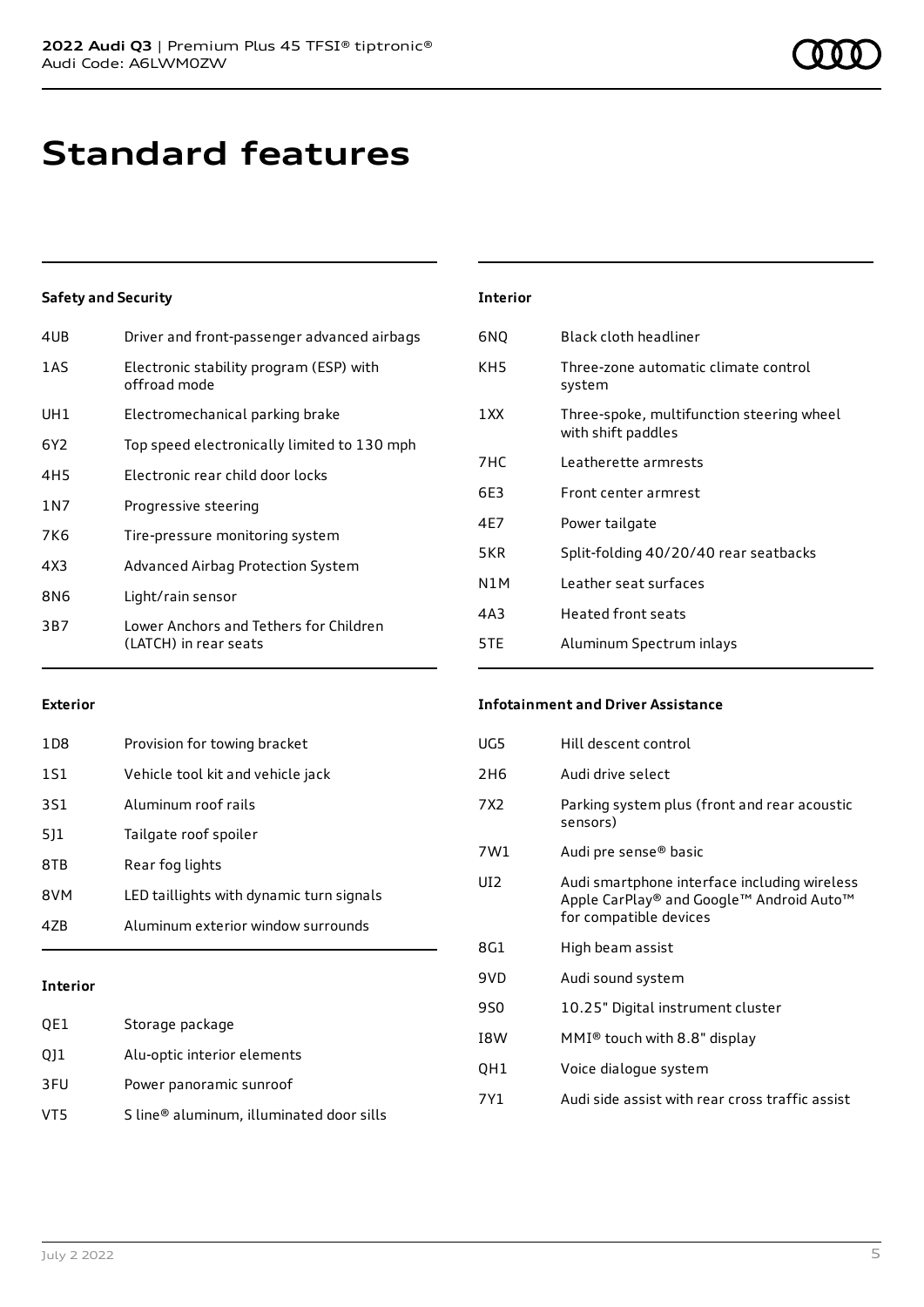# **Dealer remarks**

Audi Beaverton has been serving the Portland area since 1980. Our family of enthusiasts welcomes you to the oldest, most-awarded Audi dealership in Oregon offering unmatched amenities and service.

Certified.

CARFAX One-Owner.

Clean CARFAX.

Priced below KBB Fair Purchase Price!

Audi Beaverton offers this 2022 Glacier White Metallic Audi Q3 Premium Plus AWD. It is well equipped and includes these features and benefits: 19" Wheel Package (Wheels: 19" 5-Double-Spoke Dynamic Design), Convenience Package (Alarm w/Motion Sensor, Audi Advanced Key, Driver Memory, Frameless Auto-Dimming Interior Mirror w/Compass, Heated Power-Folding Exterior Mirrors, HomeLink Garage Door Opener, and SiriusXM All Access Service), Customizable LED Interior Lighting Package Plus, LED Interior Lighting Package, Premium Plus Package (Adaptive Cruise Assist w/Lane Guidance, Audi Phone Box w/Wireless Charging, Full LED Headlights w/Unique DRL Signature, Stainless Steel Trunk Sill, and Topview Camera System), Audi Certified pre-owned Certified, ABS brakes, Alloy wheels, Electronic Stability Control, Front dual zone A/C, Heated door mirrors, Heated Front Bucket Seats, Heated front seats, Illuminated entry, Low tire pressure warning, Power Liftgate, Remote keyless entry, Traction control, 10 Speakers, 3.533 Axle Ratio, 4-Wheel Disc Brakes, Air Conditioning, AM/FM radio, Audi smartphone interface (Apple CarPlay/Android Auto), Auto High-beam Headlights, Automatic temperature control, Brake assist, Bumpers: body-color, Delay-off headlights, Driver door bin, Driver vanity mirror, Dual front impact airbags, Dual front side impact airbags, Emergency communication system: Audi connect CARE, Exterior Parking Camera Rear, Four wheel independent suspension, Front anti-roll bar, Front Bucket Seats, Front Center Armrest, Front reading lights, Fully automatic headlights, Leather Seating Surfaces, Leather Shift Knob, Leather steering wheel, Occupant sensing airbag, Outside temperature display, Overhead airbag, Overhead console, Panic alarm, Passenger door bin, Passenger vanity mirror, Power door mirrors, Power driver seat, Power moonroof: Panoramic, Power passenger seat, Power steering, Power windows, Radio data system, Radio: Audi Sound System, Rain sensing wipers, Rear air conditioning, Rear anti-roll bar, Rear fog lights, Rear reading lights, Rear seat center armrest, Rear window defroster, Rear window wiper, Roof rack: rails only, Speed control, Speedsensing steering, Split folding rear seat, Spoiler, Steering wheel mounted audio controls, Tachometer, Telescoping steering wheel, Tilt steering wheel, Trip computer, Turn signal indicator mirrors, Variably intermittent wipers, and Wheels: 18" 5-V-Spoke-S Design. 19" Wheel Package, ABS brakes, Adaptive Cruise Assist w/Lane Guidance, Alarm w/Motion Sensor, Alloy wheels, Audi Advanced Key, Audi Phone Box w/Wireless Charging, Convenience Package, Customizable LED Interior Lighting Package Plus, Driver Memory, Electronic Stability Control, Frameless Auto-Dimming Interior Mirror w/Compass, Front dual zone A/C, Full LED Headlights w/Unique DRL Signature, Heated door mirrors, Heated Front Bucket Seats, Heated front seats, Heated Power-Folding Exterior Mirrors, HomeLink Garage Door Opener, Illuminated entry, LED Interior Lighting Package, Low tire pressure warning, Power Liftgate, Premium Plus Package, Remote keyless entry, SiriusXM All Access Service...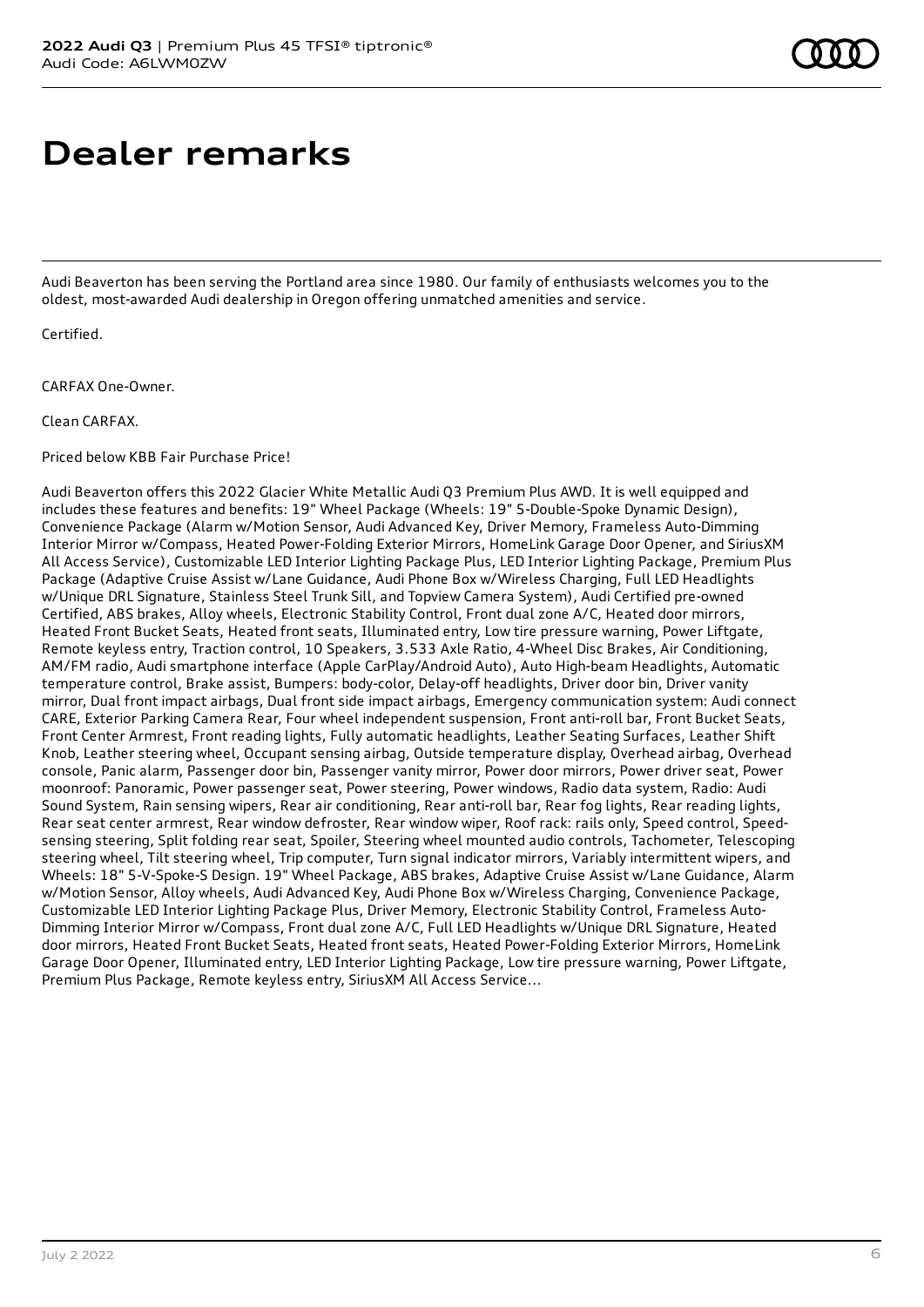# **Technical Specifications**

#### **Engineering | Performance**

| Engine type                                 | 2.0-liter four-cylinder                                               |
|---------------------------------------------|-----------------------------------------------------------------------|
| Power Level                                 | 45                                                                    |
| Max. output                                 | 228 HP                                                                |
| Displacement                                | 2.0 L                                                                 |
| Torque                                      | 251 lb-ft@rpm                                                         |
| Valvetrain                                  | 16-valve DOHC with Audi valvelift<br>system and variable valve timing |
| Acceleration (0 - 60<br>mph)                | 7.0 seconds                                                           |
| Engine block                                | Cast-iron                                                             |
| Induction/fuel injection Turbocharged/TFSI® |                                                                       |
| Cylinder head                               | Aluminum-alloy                                                        |
| stroke                                      | Displacement/Bore and $1,984/82.5 \times 92.8$ cc/mm                  |
| Top track speed <sup>1</sup>                | $130$ mph                                                             |

| Suspension                       |                                                          |
|----------------------------------|----------------------------------------------------------|
| Front axle                       | Five-link independent                                    |
| Rear axle                        | Five-link independent                                    |
| <b>Brakes</b>                    |                                                          |
| <b>Front brakes</b>              | 13.4 (ventilated disc) in                                |
| Rear brakes                      | 12.2 (ventilated disc) in                                |
| Parking brake                    | Flectromechanical                                        |
| <b>Body</b>                      |                                                          |
| Material                         | Multi-material body construction<br>(steel and aluminum) |
| Corrosion protection             | Multistep anti-corrosion protection                      |
| <b>Exterior Measurements</b>     |                                                          |
| Height                           | 62.9 in                                                  |
| Overall width without<br>mirrors | 72.8 in                                                  |
| Length                           | 176.6 in                                                 |
| Wheelbase                        | 105.5 in                                                 |
| Drag coefficient                 | 0.36 Cw                                                  |
| Overall width with<br>mirrors    | 79.7 in                                                  |

### **Transmission | Drivetrain**

| Drivetrain type | quattro <sup>®</sup> all-wheel drive                         |
|-----------------|--------------------------------------------------------------|
| Transmission    | Eight-speed Tiptronic <sup>®</sup> automatic<br>transmission |

#### **Steering**

| Steering type                              | Electromechanical power steering<br>system |
|--------------------------------------------|--------------------------------------------|
| Turning diameter, curb- 38.4 ft<br>to-curb |                                            |

### Track rear 61.9 in Track front 62.2 in Curb weight 3,916 lb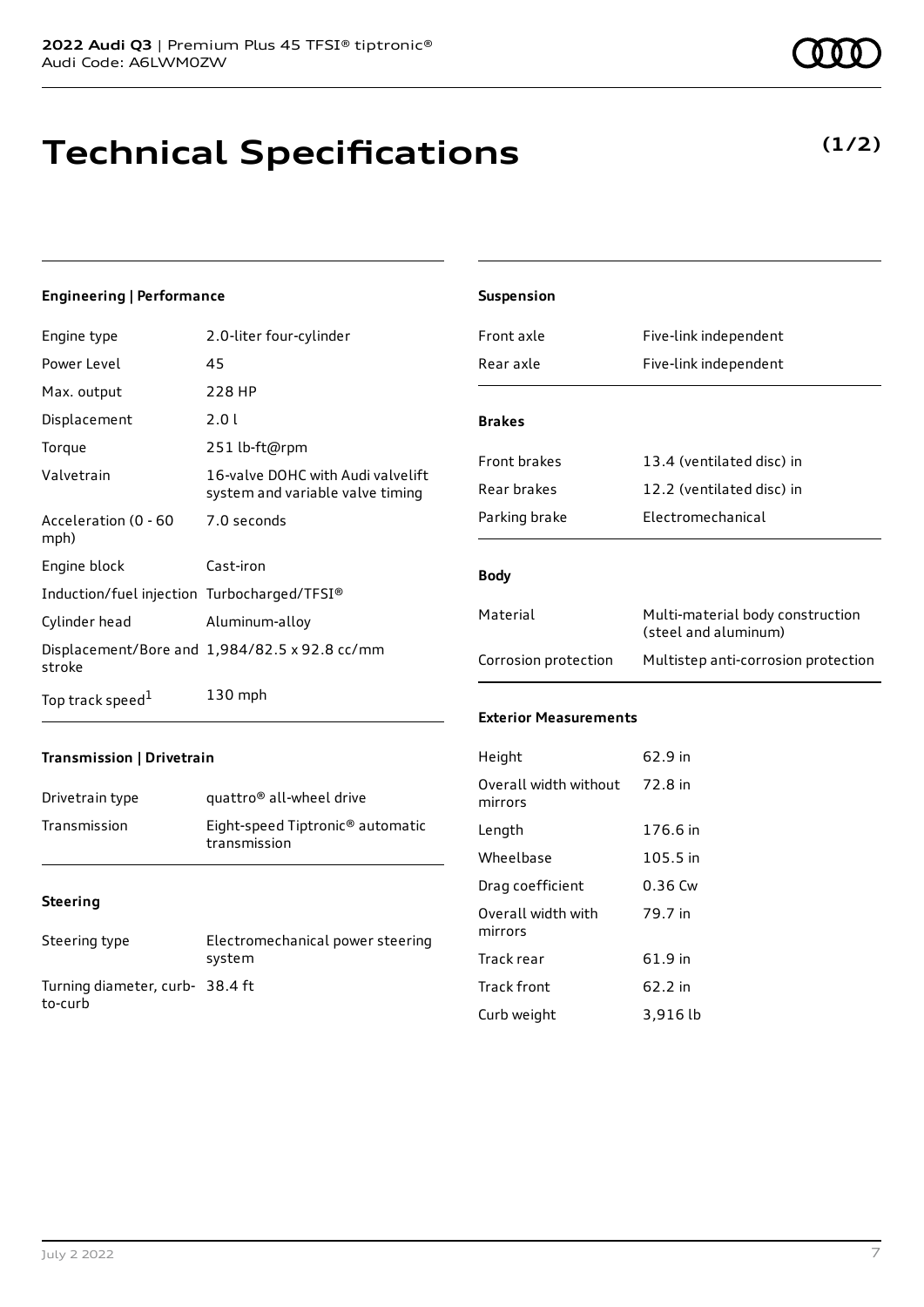### **Technical Specifications**

#### **Interior measurements**

| Seating capacity                          | 5                      |
|-------------------------------------------|------------------------|
| Head room with middle 37.6 in<br>sunroof  |                        |
| Head room with front<br>sunroof           | 39.6 in                |
| Shoulder room, front                      | 56.7 in                |
| Leg room, middle                          | 36.1 in                |
| Shoulder room, middle                     | 55.1 in                |
| Leg room, front                           | 40.0 in                |
| Cargo volume, rear<br>seatbacks up/folded | 23.7/48.0 cu ft, cu ft |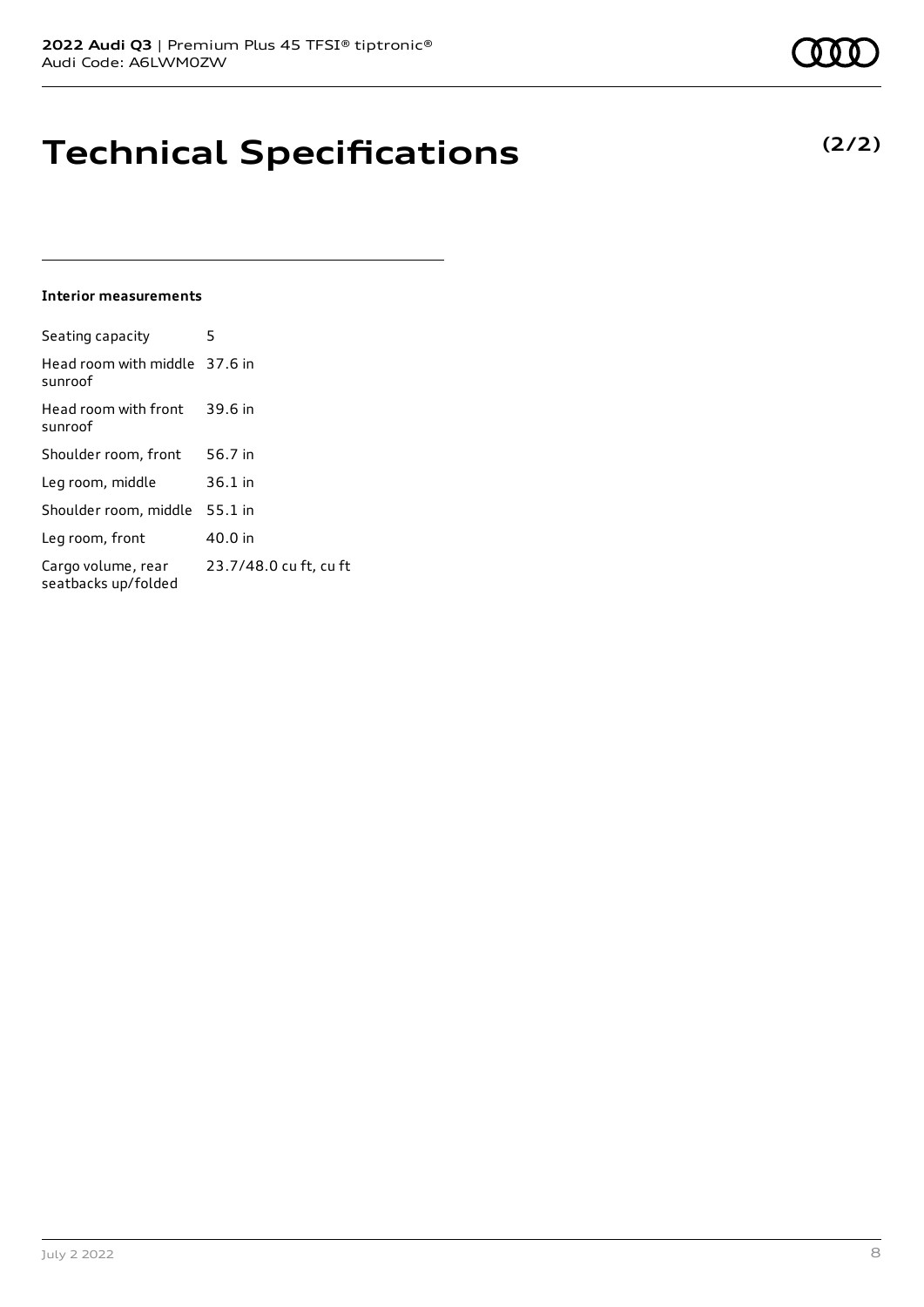### **Consumption- and emission**

**Consumption by NEDC**

combined 24 mpg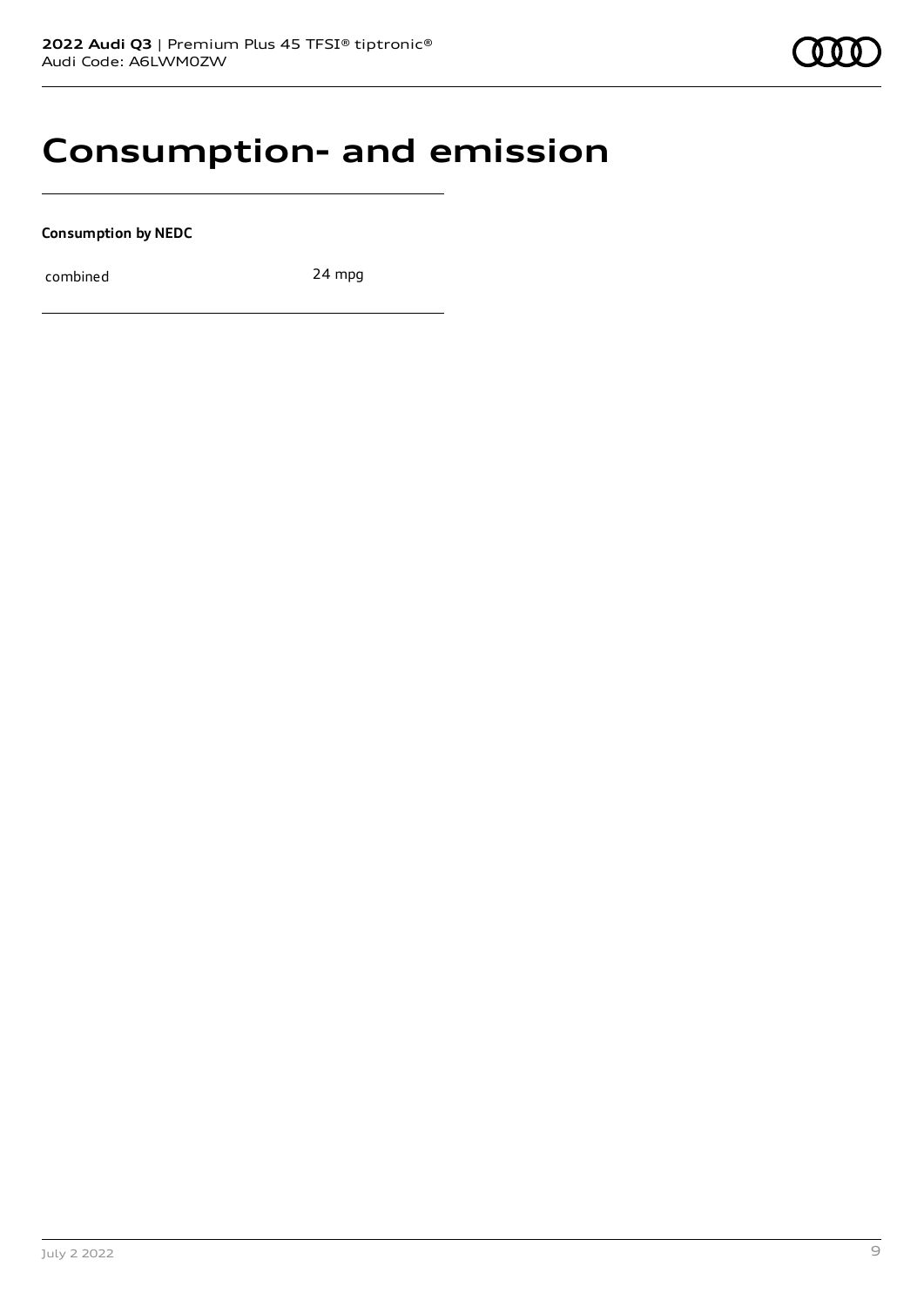

### **Contact**

Dealer **Audi Beaverton**

13745 Sw Tualatin Valley Hwy. 97005 Beaverton OR

Phone: +15037186080 FAX: 1111111111

www: [https://www.audibeaverton.com](https://www.audibeaverton.com/)